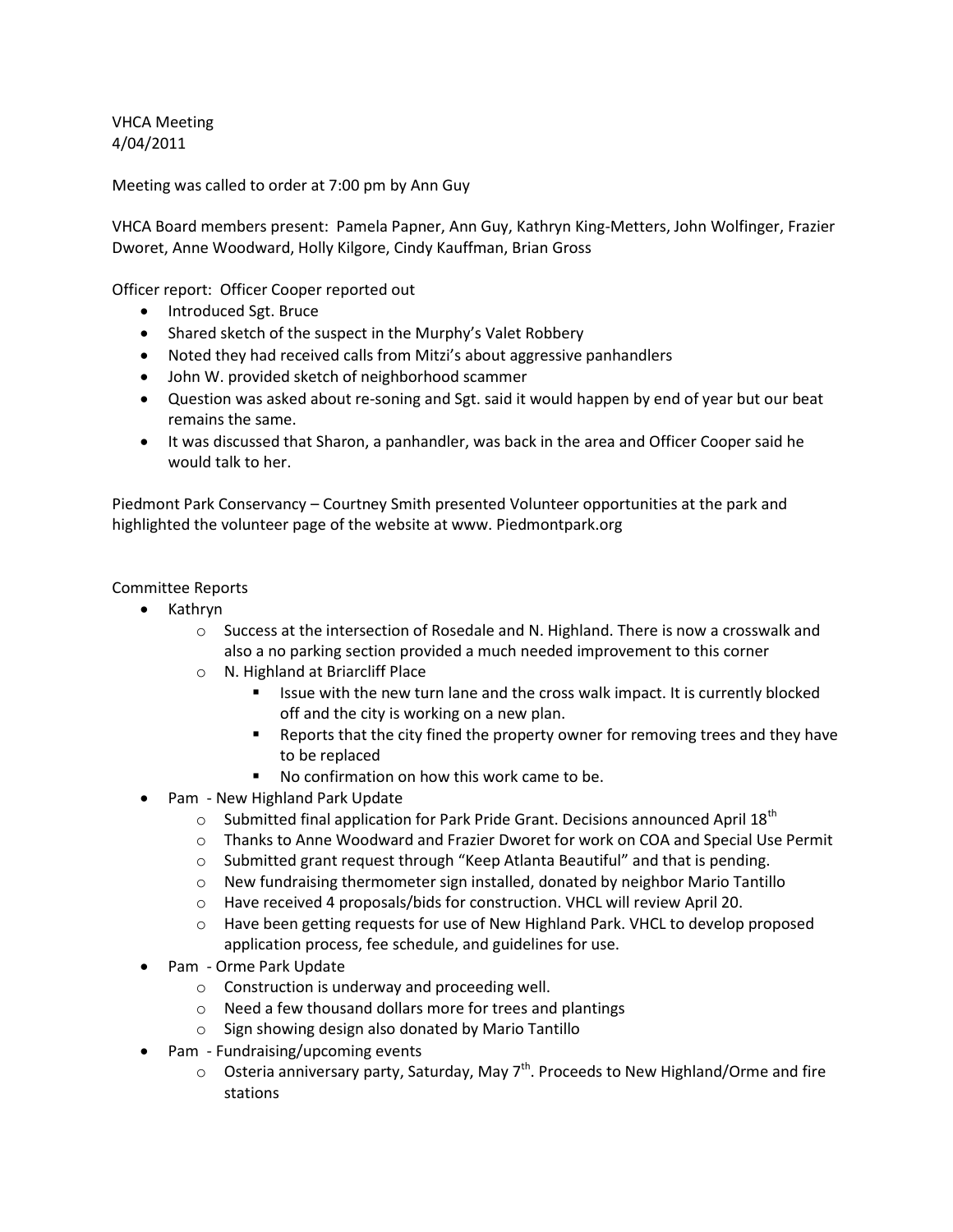- o Atkins Park dine-out, April 19
- $\circ$  SPARK parents assn. holding movie in New Highland Park, April 22<sup>nd</sup>. They donated \$300 for use.
- o Ben & Jerry cone day, April 12, 12p-8p and all proceeds go to Orme
- o Catalyst grand opening raffle raised \$705 for New park
- o Waiting on Whole Foods Day, application is pending
- o Warren Bruno has contacted us about doing tethered balloon rides as a fundraiser.
- Pam Summerfest
	- o Thanks to Summerfest leaders Ann Guy, Charlie Lefort and Pamela Papner who donate significant amounts of time to this event.
	- o Significant volunteer hours also by: Jenny Warner (Kidsfest), Allie Coker (Volunteers), John Peter Casey (Community Dinner), Doris Betz (Parade) and our VHCA treasurer.
	- $\circ$  If anyone has contacts for any businesses that might be interested in being a neighborhood sponsor (having 10' x 10' tent along Virginia) - or if they may wish to be a sponsor for road race, tot trot or Kidsfest, please contact Pamela Papner.
	- o Does anyone know of appropriate musicians who can lead our parade?
- Pam Web site redesign
	- $\circ$  A neighbor who is a professional developer and who can code Drupal CMS has stepped up and proposed to develop our Web site at very nominal cost, volunteering most of her time. She will speak to Phuong Nguyen next week about the project. After that, the Board can entertain a recommendation / motion to proceed based on bids submitted and preferred CMS.

Planning and Variances (Jack White) V-11-029 642 CrestHill

Reduce W side setback from 7' to 3'4" and front yard setback from 5' to 3'4" to allow for a rebuilt garage. Impervious surfaces slightly reduced overall; no tree or runoff issues.

Planning committee voted to approve unanimously conditioned on standard garage conditions based on site plans amended and stamped 3/7/11 by the City of Atlanta and completion of letters of support from neighbors or proof of mailing.

Motion was made by Pam to approve the plans as dated 3/7/11 with the following stipulations noted by planning. Kathryn seconded the motion.

Straw vote: 6-0-2 Board vote: 9-0-0

V-11-036 663 Elmwood Drive

Reduce W side setback from 7' to 6'8"; reduce E yard side setback 7' to 1'4" to allow expansion of existing half-story to a second story addition for singly family dwelling. No tree or impervious surface issues; no runoff issues.

Planning recommended approval unanimously conditioned on site plans stamped by the CoA on 3/21/11, subject to provision of letters of support or proof of notification to neighbors. Mark Arnold did not vote on this application as he was applicant.